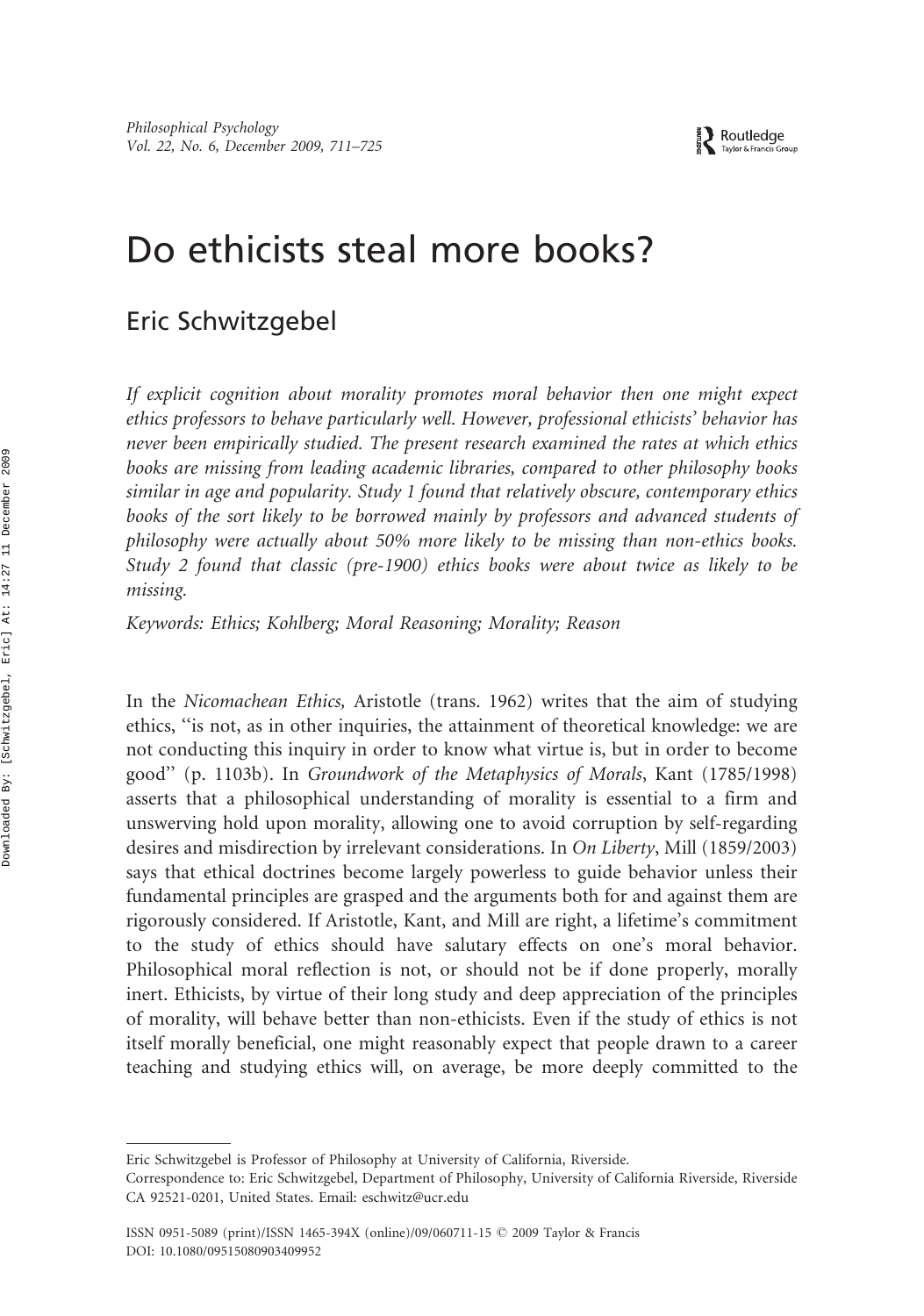importance of morality than those drawn to other careers either within or outside of philosophy.

But do ethicists actually behave better than non-ethicists in philosophy, or than non-philosophers of similar social background? The question has never been systematically studied.

Among contemporary philosophers, Nussbaum (1997, 2007) and Moody-Adams (1997) have argued that philosophical moral reflection is a crucial part of our moral education, will tend to make us better citizens, and can give us the courage to stand up for justice. Though their arguments have *a priori* plausibility, they offer no empirical evidence in support of these claims. Posner (1999), a judge and philosopher of law, argues in contrast that academic philosophy as normally practiced ''has no prospect of improving human behavior'' (p. 7) since (among other things) its motivational force is feeble and it tends to traffic in rationalizations either of self-interest or of culturally derived, arational intuitions. Opinion among ordinary professional philosophers appears to be divided. Schwitzgebel and Rust (forthcoming-b) polled passersby at an American Philosophical Association meeting in April 2007 and found that although a substantial minority (especially among ethicists) expressed the view that ethicists do behave morally better on average than non-ethicists of similar social background, a majority of respondents said that ethicists do not behave better. In fact, a substantial minority of non-ethicists suggested that ethicists behave on average worse than non-ethicists. Anticipating the current research, several philosophers have shared with me their impression that ethics books are missing from libraries more often than other philosophy books.

In psychology, accounts of moral development that give a central role to moral reasoning, such as Piaget's (1932/1965) and especially Kohlberg's (1984), should, it seems, predict that ethicists will show excellent moral behavior, since there is no doubt that professional ethicists are champions of moral reasoning—at least in the sense of 'moral reasoning' researchers like Piaget and Kohlberg have in mind. (Accordingly, Rest [1993] found that graduate students in moral philosophy show very sophisticated reasoning about Kohlbergian moral dilemmas.) However, the nature and strength of the relationship between Kohlbergian measures of moral reasoning and real-world moral behavior remains unclear (Blasi, 1980; Colby & Damon, 1992; Emler, Tarry, & St. James, 2007; Kohlberg, 1984; Krebs & Denton, 2005; Stams et al., 2006). In contrast, accounts of moral development and behavior that emphasize emotion or intuition and downplay the importance of reasoning or explicit moral cognition (Greene & Haidt, 2002; Haidt, 2001), might predict that skill in philosophical reasoning about ethics would have little bearing on actual moral behavior.

Although the relationship between moral behavior and a professional career in ethics remains unstudied, a number of researchers have examined the relationship between professed religiosity or religious behavior (such as church-going) and self-reported or objectively measured social deviance or criminality. An influential study by Hirschi and Stark (1969) found no relationship between high school students' self-reported church attendance or belief in an afterlife and either police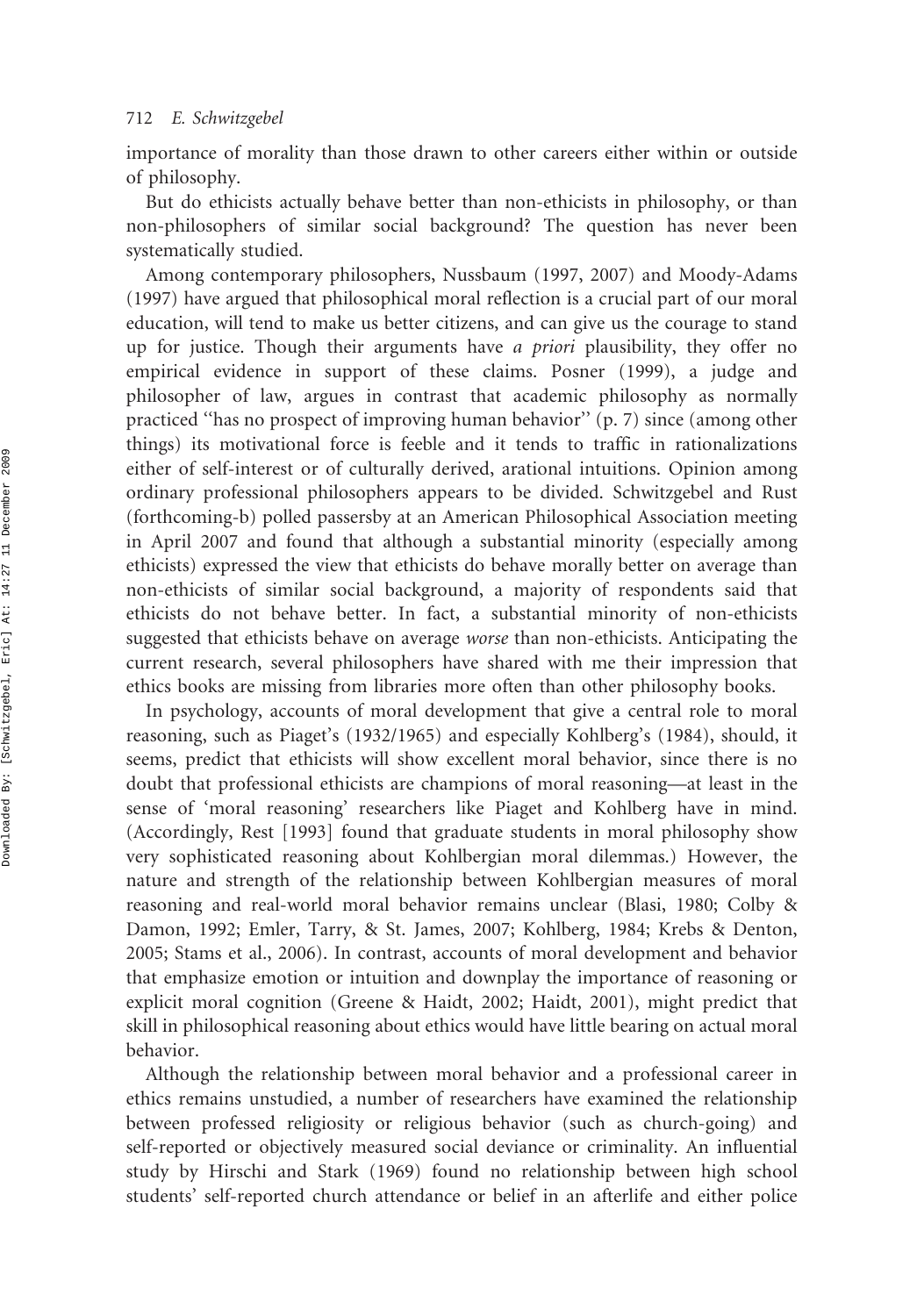# Philosophical Psychology 713

records or self-reported criminal behavior. Subsequent studies have tended to find weakly negative (often statistically insignificant) relationships between religiosity and criminality or social deviance. A recent meta-analysis (Baier & Wright, 2001) puts the median effect size at  $r = -0.11$ , but even this small correlation is likely to be inflated by the file-drawer effect (the fact that negative results, especially of small studies, are less likely to be published) and bias on the part of religiously committed subjects (who may suspect the hypothesis and unwittingly adjust their answers) and investigators. Also, many of the studies included in Baier and Wright's meta-analysis are only correlational and control for only a few potential confounding variables, and thus give insufficient basis for inferring a negative causal relationship between religiosity and immorality or crime. Two recent studies that attempted to get at the issue of direction of causation through temporal analysis found results in the opposite of the predicted directions (Eshuys & Smallbone, 2006; Heaton, 2006).

The most closely related issue on which there are considerable empirical data is the effectiveness of courses in business ethics. Research in this area generally examines the relationship between business ethics courses and either self-reported attitudes about business ethics or maturity of response to Kohlberg-like dilemmas. The results are mixed, with some studies finding that students exposed to business ethics show more ethical or more mature responses (Boyd, 1981; Glenn, 1992; Hiltebeitel & Jones, 1992; Loe & Weeks, 2000; Luthar & Karri, 2005; Murphy & Boatright, 1994) and others finding a very limited relationship (Bodkin & Stevenson, 2007; Conroy & Emerson, 2004; Duizend & McCann, 1998) or none at all (Borkowski & Ugras, 1992; Martin, 2007; Smith & Oakley, 1996; Wynd & Mager, 1989). Many of these studies, unfortunately, lack control groups or control questions. Without control questions, students can appear 'more ethical' by means of simple strategies. For example, a number of studies simply measure the degree of students' self-reported condemnatory attitudes about hypothetical violations of ethical standards (either before and after a business ethics course or in comparison with another group). Students may then appear more ethical simply by showing a bias toward regarding any presented scenario or behavior as ethically problematic—a response strategy that ethical training courses may tend to encourage but which need not show any real improvement in moral understanding. I have been unable to find any empirical studies attempting to relate business ethics instruction and real-world moral behavior.

A few researchers have examined a complementary hypothesis: that the study of rational choice theory in economics promotes selfish behavior. Frank, Gilovich, and Regan (1993, 1996) found economists to behave more selfishly in laboratory tests, in responses to hypothetical scenarios, and self-report. However, Laband and Beil (1999) found economists no more likely than sociologists or political scientists to underreport income to save on membership dues (graded for income) to professional societies; and Frey and Meier (2005) found that although economics majors at University of Zurich were less likely to give to charities than students in other majors, this tendency was present from the beginning of their education and did not increase with increased exposure to rational choice theory in class.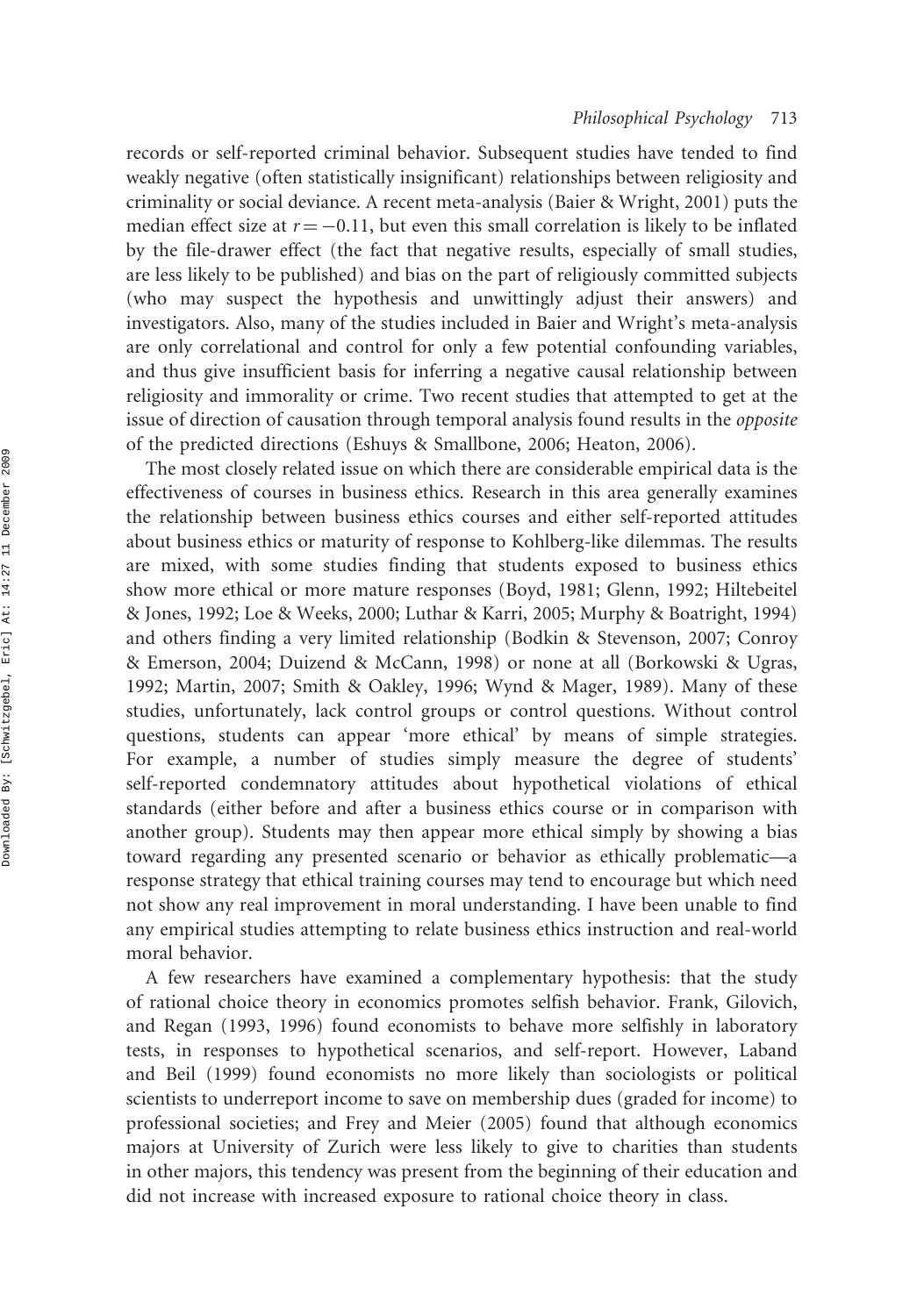The present research aims to provide the first small bit of non-anecdotal, empirical data directly on the question of whether professional ethicists behave any better than non-ethicists, and thus the first direct empirical test of a model of moral cognition according to which professional philosophical moral reflection positively affects realworld moral behavior. In particular, the present research examines the theft and negligent treatment of library books. Are ethics books more, or less, likely to be missing from academic libraries than other philosophy books? I choose other philosophy books as the comparison class, rather than books in literature, chemistry, or some other discipline, and rather than the whole universe of non-ethics books, because it seems likely that by looking only within philosophy, the patterns of book use and the population using the books will be more closely matched, reducing the potential role of a variety of confounds.

I assume that the theft and negligent treatment of library books is, as a general rule, morally bad. Whether a book is missing for innocent reasons or instead due to negligence or theft cannot be determined from library records, but no such assessment is necessary if we assume that the rates of completely innocent loss are the same between the two groups. (I will return to some potential problems with this assumption in the conclusion.) Furthermore, most loss is not entirely innocent, I suspect: one can handle library property with more or less respect and care, conscientiously keep library books separate from one's personal property or mix them in. Some professors and graduate students, when they change universities, negligently or intentionally bring some library books with them. Even if a book is missing simply because it was misshelved by a patron without having been removed from the library, that reveals negligence and a disregard of most libraries' requests that patrons not reshelve books. Books specifically described in library records as having been paid for by the patron were excluded from analysis. Not all libraries display such data in their online records, but among those that do, books recorded as 'lost and paid' constituted a small proportion of the missing books.

Accidentally misshelving a book, choosing not to return a library book one notices after a move, not bothering to check out a book one has accidentally walked out with—these and the like are of course only minor faults in the grand scheme of things. Even if the results of the present research were completely decisive and free of confounds, it would be absurd to confidently draw general conclusions about the overall moral character of ethicists from such limited data (especially in light of situationist findings in social psychology, such as: Doris, 2002; Ross & Nisbett, 1991). The research reported here is intended as the first of a number of projects that will explore the moral behavior of ethicists in a variety of different ways. My collaborators and I are presently examining rates of charitable giving among philosophy students (reanalyzing the data from Frey & Meier, 2005), the voting rates of ethicists and political philosophers (Schwitzgebel & Rust, forthcoming-a), the responsiveness of ethicists and other professors to student emails, and the honesty of philosophers and other professors in reporting income to professional societies when reporting lower income will mean paying lower membership dues (extending the research from Laband & Beil, 1999). Several other studies are in various stages of design.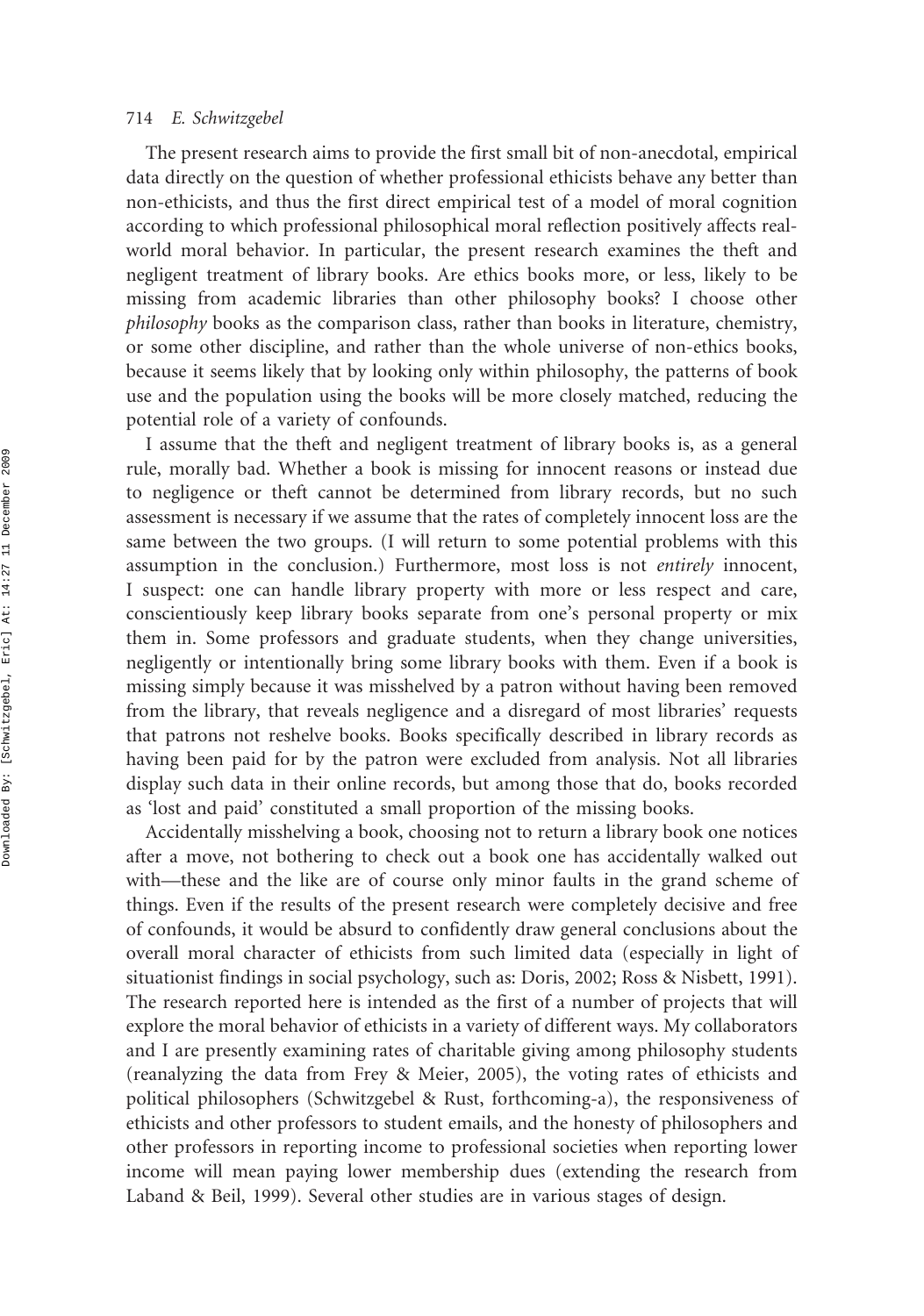Two studies will be presented. The first examines the rates at which contemporary, relatively obscure philosophy books are missing from academic libraries. The second examines the rates at which classic pre-20th century texts are missing.

# 1. Study 1: Rates at Which Recent, Relatively Obscure Philosophy Books Are Missing

#### 1.1. Method

# 1.1.1. Compiling the list of titles

To generate the list of titles to be examined, I compiled a list of book reviews published in Philosophical Review (a leading philosophy journal) from 1990–2001. Based on book title and author, an independent coder—an ethics professor—coded the reviewed titles as either (1) ethics, (2) non-ethics, or (3) marginal/don't know. All titles rated by the coder as ethics (144) were added to the ethics list and one-third of the non-ethics titles (155) were added to the comparison list; marginal titles were excluded, as were titles originally published before 1985. Since the focus of the study is on the behavior of professional ethicists, I further excluded all books appearing at least five times in bibliographies in the Stanford Encyclopedia of Philosophy (2006, October), on the reasoning that these books would be more likely to be checked out by non-specialists. The final list thus contained 126 ethics titles and 149 non-ethics titles, all obscure works generally unknown outside philosophy and even within philosophy to those not specializing in the subarea. Alphabetically, the first four ethics titles are Altruism (Paul, Miller, & Paul); Am I My Parents' Keeper? (Daniels); Animal Minds and Human Morals (Sorabji); and Aquinas: Moral, Political, and Legal Theory (Finnis). The first four non-ethics titles are Abstract Objects (Hale); Alfarabi, Avicenna, and Averroes on Intellect (Davidson); Appearance and Reality (Hacker); and Aristotle and Neoplatonism in Late Antiquity (Blumenthal). (The complete list is posted at http://www.faculty.ucr.edu/~eschwitz/BookTitlesPP09.htm.) Although it was not possible to obtain information about the individuals checking out these books, these relatively obscure works are likely only to be known to, recommended to, and sought by specialists and students receiving advanced training in those areas.

#### 1.1.2. The lending libraries

I examined online status information for every copy of these titles in 13 U.S. and 19 British academic library systems. The U.S. libraries included the six University of California libraries that provided online due date information (Berkeley, Irvine, Los Angeles, Riverside, San Diego, and Santa Cruz) and seven other library systems chosen on the basis of their large collections, eminent philosophy departments, and easy-to-use online records (Columbia, Cornell, Harvard, Michigan, Princeton, Stanford, and Texas). Satellite libraries were included if due date information was easily available alongside that of the main libraries. The British libraries were those included in the COPAC national online catalog, excluding those libraries not listing due date information. Nineteen of these British library systems had significant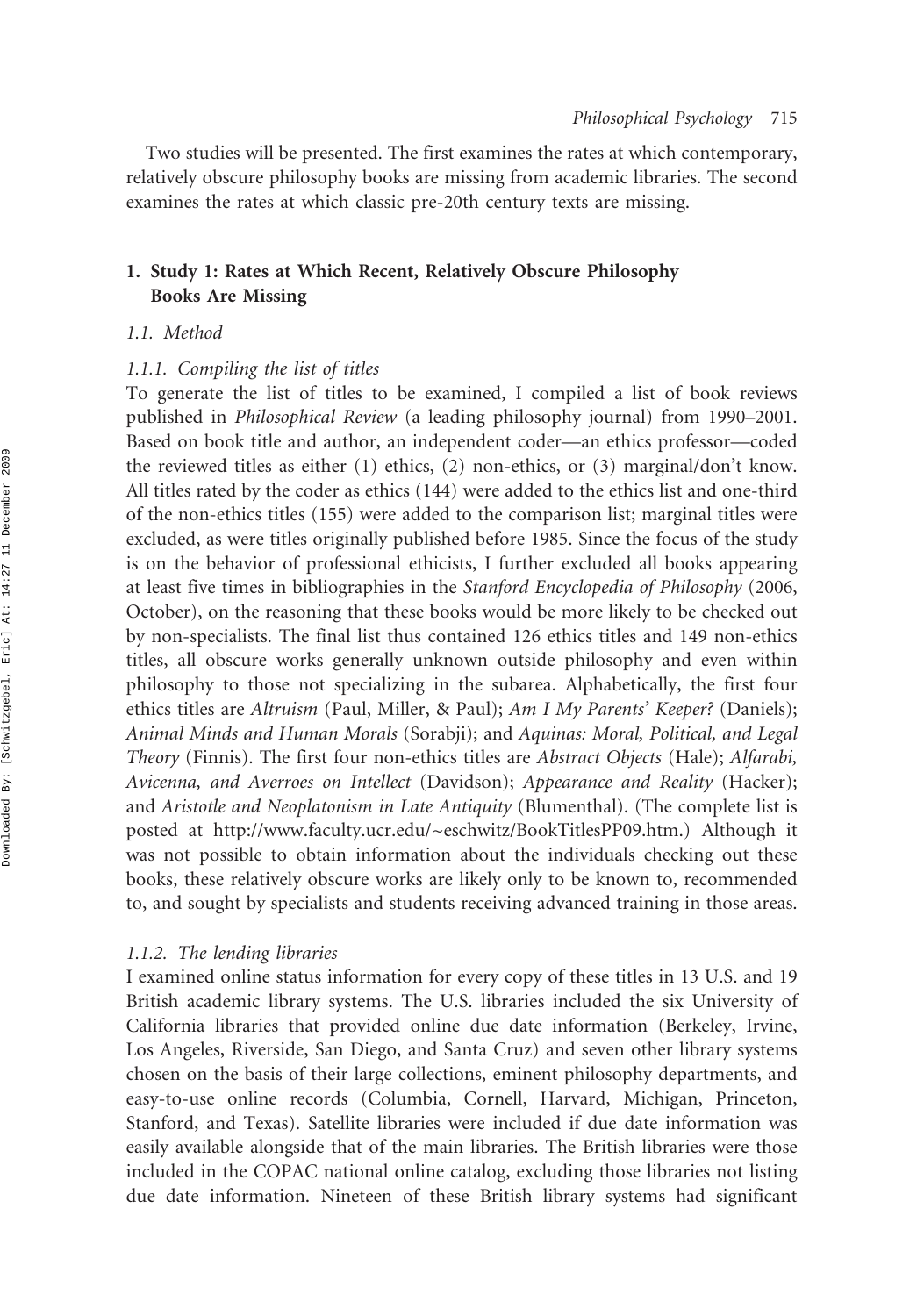holdings in philosophy: Birmingham, Bristol, Cambridge, Durham, Edinburgh, Glasgow, King's, Leeds, Liverpool, Manchester, Newcastle, Nottingham, Oxford, Sheffield, Southampton, Trinity College Dublin, University College London, University of London, and Warwick. Oxford had by far the largest of the British collections, accounting for approximately one-third of all British holdings.

### 1.1.3. Collecting the data

A research assistant and I collected the ethics and non-ethics data in tandem between October 17 and December 13, 2006, when all schools were in fall session. We coded each copy of each title as either on shelf (neither checked out nor missing), within period (checked out but not overdue), overdue (overdue by no more than one year), or *missing* (including books more than one year overdue). The following composite categories were defined for the purpose of analysis: delinquent (overdue or missing), off shelf (within period, overdue, or missing), and held (on shelf, within period, overdue, or missing; that is, all categories combined). I excluded from analysis books in repair, books listed as lost and paid, and books whose status was unclear.

I will use the term books (or sometimes, for additional clarity, copies of books) to refer to individual copies of books (e.g., ''I excluded books in repair'') or collections considered as collections of individual copies (e.g., ''8.5% of all ethics books''). When I intend to refer to a class of books sharing the same title and author or aggregates of such classes, I will use the term titles (e.g., ''I examined 126 ethics titles'' and ''a title-by-title analysis'').

# 1.2. Results

Raw numbers and key percentages are listed in Table 1. Ethics books are more likely to be missing than non-ethics books both when considered as a percentage of holdings ( $\chi^2$ , 1.3% missing vs. 0.9% missing,  $p = 0.047$ ) and when considered as a percentage of books off shelf (8.5% missing vs 5.7% missing,  $p = 0.03$ )—the latter being probably the more valid measure, since it takes into account the popularity of the books. The odds ratio of missing as a percentage of off shelf is 1.48 to 1. In this sample, an ethics book is about 50% more likely to be missing than a non-ethics book, if it is off shelf.

The popularity of the books does not appear to play a confounding role. Ethics and non-ethics titles are checked out at very similar rates; and in any case, more popular books (defined by number off shelf not missing) are no more likely to be missing than less popular books, when measured as a percentage of books off shelf (missing as a percentage off shelf is 7.6% for less popular books [titles with 7 or fewer off shelf but not missing, accounting for 49% of off shelf] vs. 6.4% for more popular books,  $\chi^2$ ,  $p = 0.32$ ). Nor are older books detectably more likely to be missing, despite presumably having had longer to disappear from the shelves (7.3% vs. 6.7% for 1993 and older [51% of off shelf] vs. 1994 and newer,  $p = 0.65$ ); and in any case, the average off shelf but not missing ethics book is somewhat newer than the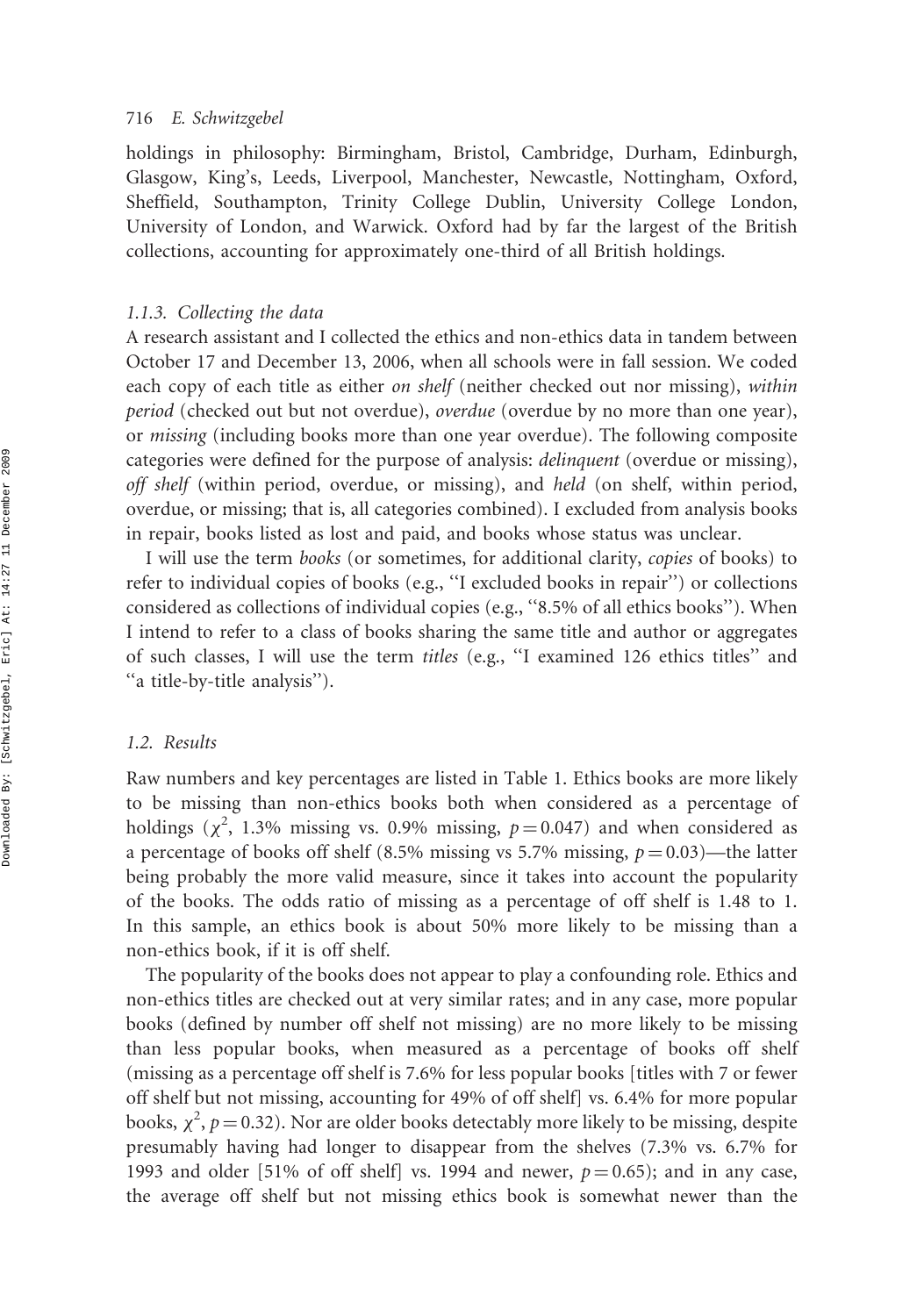|                                | Ethics             | Non-Ethics         |
|--------------------------------|--------------------|--------------------|
| <b>Titles</b>                  | 126                | 149                |
| Holdings                       | 4,964 (39.4/title) | 5,628 (37.8/title) |
| Off shelf                      | 778 (6.17/title)   | 910 (6.11/title)   |
| Delinquent                     | 94 (0.75/title)    | 91 (0.61/title)    |
| Missing                        | 66 (0.52/title)    | 52 (0.35/title)    |
| Within period as % of holdings | 13.8%              | 14.6%              |
| Delinquent                     |                    |                    |
| As % of holdings               | 1.9%               | 1.6%               |
| As % of off shelf              | 12.1%              | 10.0%              |
| Overdue                        |                    |                    |
| As % of holdings               | $0.6\%$            | 0.7%               |
| As % of off shelf              | 3.6%               | 4.3%               |
| Missing                        |                    |                    |
| As % of holdings               | 1.3%               | $0.9\%$            |
| As % of off shelf              | 8.5%               | 5.7%               |

Table 1 Data from study 1 (obscure books).

average non-ethics book (1993.9 vs. 1992.6), so compensating for age would, if anything, make the effect larger.

No difference was detectable in the rates at which books were merely overdue without being missing (3.6% of off-shelf for ethics vs. 4.3% for non-ethics,  $p = 0.47$ ), but the numbers are too small for any definite conclusions.

#### 1.2.1. Use in law

In conversation, several philosophers suggested that the effect might be driven largely by law students and professors, who presumably borrow ethics books more often than non-ethics books in philosophy and may have different library habits. The data do not bear out this hypothesis. In the U.S. sample, four law libraries were included (from the Berkeley, Cornell, Harvard, and UCLA systems). Of the 157 ethics books off shelf from these four law libraries only 11 (7.0%) are missing—lower than the overall rate at which ethics books are missing. I also generated a list of 19 'law' titles from the ethics list—titles with at least 10% of their U.S. holdings at the 4 included law libraries. These books were missing at approximately the same rate as the ethics books (8.9% vs. 8.5%). Removing them from the data set does not change the overall estimated effect: ethics books were missing at an 8.4% rate vs. 5.7% for non-ethics, for an odds ratio of 1.47 to 1 ( $p = 0.04$ ).

# 1.2.2. Failure of independence?

The  $\chi^2$  tests I have been using assume the trials to be statistically independent. The present data might fail to be independent in two different and cross-cutting ways: some titles might be more likely than others to go missing. (Consider Abbie Hoffman's counterculture classic Steal This Book [not included in this survey].)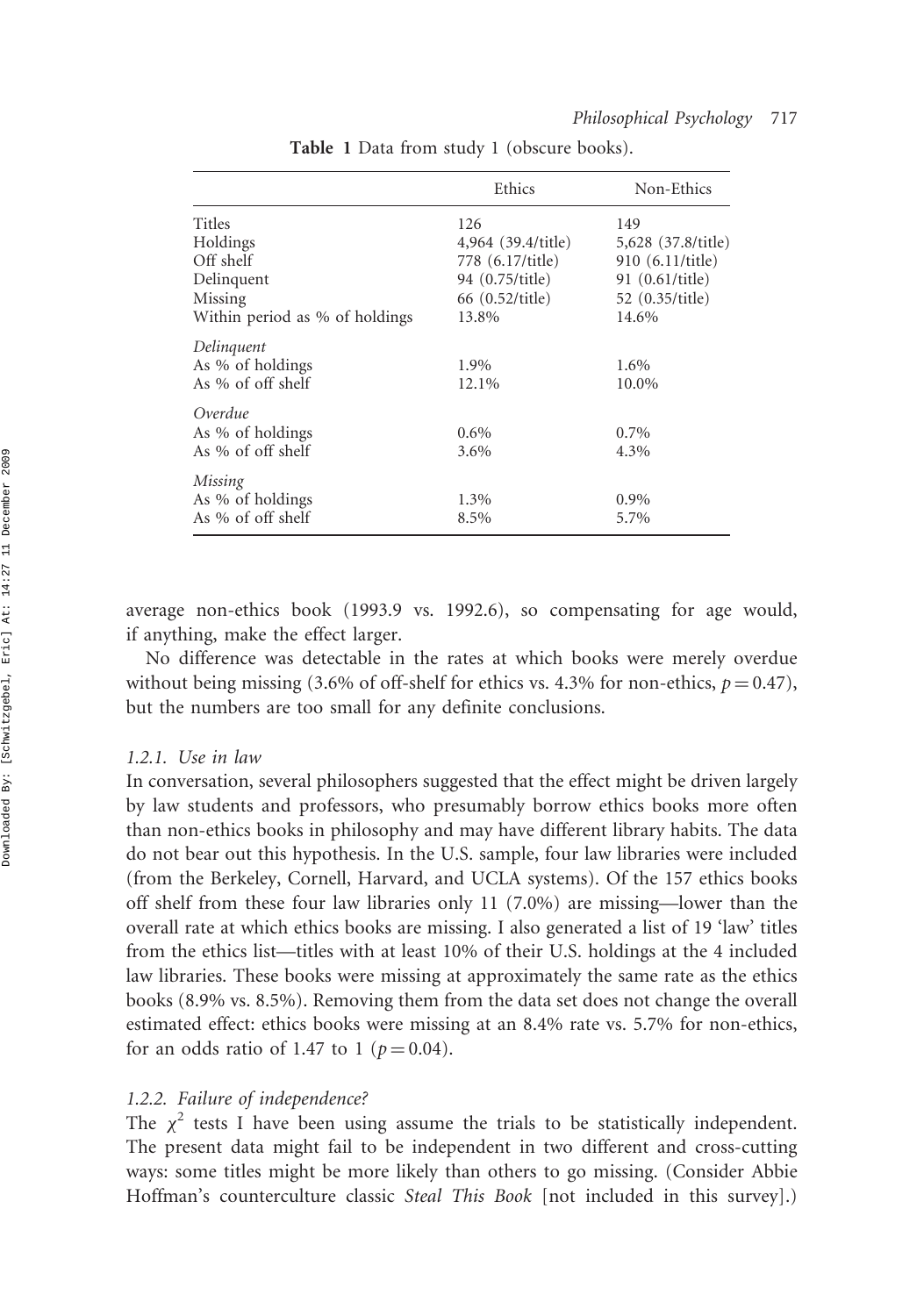Also, some libraries might be more likely to have missing books—if, for example, their security is lax or if a single patron is appropriating many books. (By the way, 13 copies of Steal This Book are held in the selected libraries. Of the four off shelf, three are missing.) Unfortunately, standard statistical tests for independence cannot be applied here due to the small number of relevant events for each title and for the smaller libraries.

However, we can examine the data by title and by library, to see if just a few titles or just a few libraries are driving the effect. If not, it may be reasonable to conclude that the independence assumption is approximately satisfied. I calculated missing as a percentage of off shelf for all titles with at least five books off shelf across all the sampled libraries. Ethics titles are more likely to be missing, with a median of 8.3% for ethics vs 0.0% for non-ethics (Mann-Whitney, adj. for ties,  $p = 0.046$ ).

Given a sample of only 32 libraries, many of which have only one or a few books missing, library-by-library comparisons will only be able statistically to detect large or consistent effects—especially since the data turn out to be non-parametric (with five libraries missing only ethics books and one missing only non-ethics books). Looking library by library, 12 libraries have more ethics books missing than nonethics books and 6 have more non-ethics books missing (the remaining libraries either have one of each missing or none)—a non-significant trend (binomial test,  $p = 0.14$ .

No particular topical subgroup of titles stands out post-hoc as particularly more or less likely to be missing than any other—not applied ethics, nor feminism, nor meta-ethics, nor books with a demanding as opposed to a lenient ethical view. However, there are too few titles in most of these categories and too little power to test this systematically.

#### 1.3. Discussion

These results suggest that ethics books are actually *more* likely to be missing than non-ethics books in philosophy. The effect does not appear to be driven by just a few titles or just a few libraries. With these results in hand, I decided to do a second study examining prominent pre-20th-century philosophy texts. Are classic texts in ethics also more likely to be missing than other classic texts in philosophy?

Since undergraduates likely check out a high proportion of classic titles, Study 2 is not directly a measure of the moral behavior of professional ethicists. However, it seemed advisable to confirm the trends of Study 1 on a different population of books, and it's not unreasonable to suppose (looking at my own shelves and recalling those of others) that a substantial proportion of classic text checkouts are in fact by professors and advanced students of philosophy. We cannot afford to purchase every version of every classic text—especially when those texts are regularly reissued in important new editions or translations. In any case, undergraduates reading ethics texts are presumably by virtue of that very fact engaged in more explicit philosophical cognition about ethics than undergraduates reading other sorts of philosophy,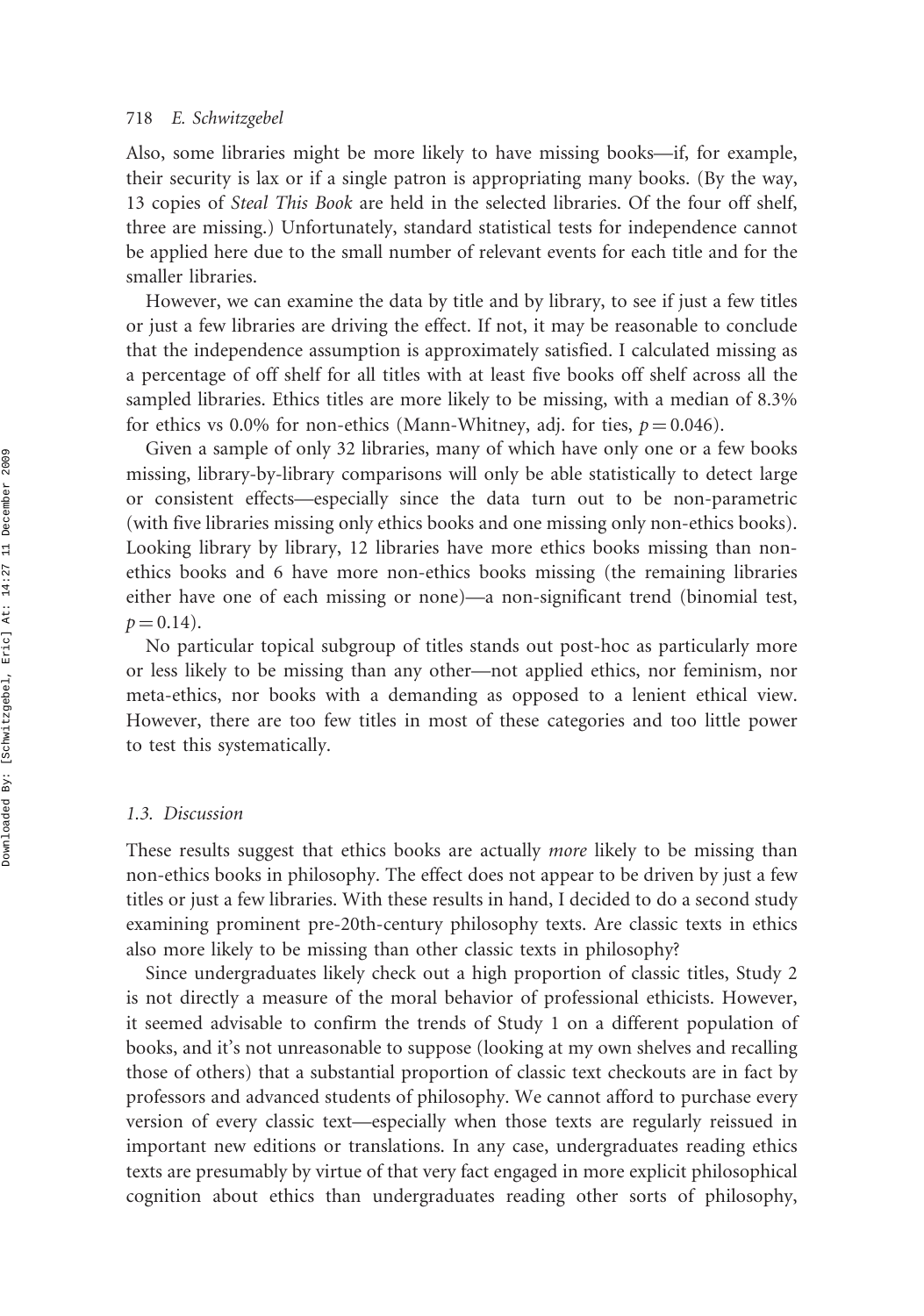though of course there may also be other important social, cognitive, or situational differences between the two groups.

# 2. Study 2: Rates at Which Classic Philosophy Texts are Missing

# 2.1. Method

# 2.1.1. Compiling the list of titles

The preliminary lists were composed of texts written before 1900 that appeared in at least five ethics bibliographies in a recent edition of the Stanford Encyclopedia of Philosophy (2006, October) or five mind-and/or-language bibliographies (philosophy of mind and language being the only other subfield of philosophy comparable in size and scope to ethics). I removed titles prominent both in and outside of ethics (such as Hume's Treatise) and that normally appear anthologized with books of the other type (such as Hume's Enquiries and most of Plato's dialogues). To flesh out the very short non-ethics list and to compensate for the mind and language bias in that list, I perused the historical entries of the SEP and added Bacon's New Organon and Kant's Critique of Judgment. All English and original-language editions were included; so also were anthologies in which the book in question appeared as the first-listed or most prominent work, unless the anthology included both ethics and non-ethics texts. I also made a third list of Nietzsche's most prominent works. Although Nietzsche is in some sense an ethicist, he condemns conventional morality. The final list of books appears in Table 3.

# 2.1.2. The lending libraries

I examined the same U.S. library systems as in Study 1. The British library catalog system proved impractically unwieldy, listing, for example, over a thousand separate catalog entries for author 'Locke' and title 'Understanding'.

# 2.1.3. Collecting the data

A research assistant and I collected the data in late December, 2006, and early January, 2007, when most schools were between sessions, and then again in late February and early March, 2007, when all schools were in session. The Nietzsche data were collected only in March. Since undergraduates presumably borrow these books at high rates, I thought it might be informative to compare between-session and mid-session data. Books were again coded as on shelf, within period, overdue, or missing. Multi-volume works were coded separately if the library had a separate status line for each volume, unless the work was split into more than three volumes. (Some editions of Aquinas's Summa, for example, are divided into many small volumes.) When volume data were combined, the highest coding number of all the individual volumes was used, with on shelf being 1, within period 2, overdue 3, and missing 4.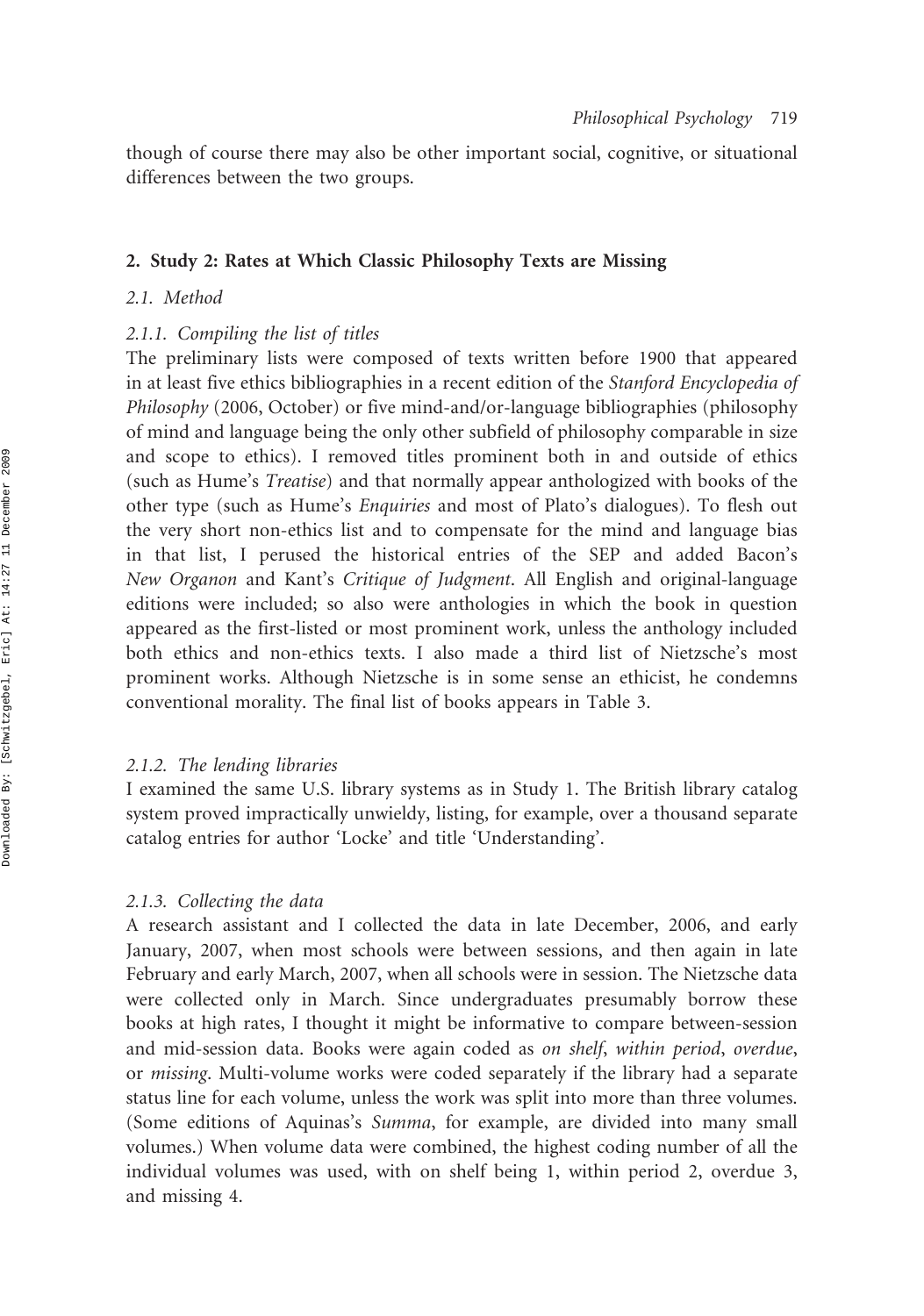|                                | Ethics            | Non-Ethics        | Nietzsche         |
|--------------------------------|-------------------|-------------------|-------------------|
| Holdings                       | 5,541 (462/title) | 2,324 (232/title) | 1,035 (345/title) |
| Off shelf                      | 926 (77.2/title)  | 427 (42.7/title)  | 298 (99.3/title)  |
| Delinquent                     | 191 (15.9/title)  | 53 (5.3/title)    | 63 (21.0/title)   |
| Missing                        | 155 (12.9/title)  | 36 (3.6/title)    | 58 (19.3/title)   |
| Within period as % of holdings | 13.3%             | 16.1%             | 22.7%             |
| Delinquent                     |                   |                   |                   |
| As % of holdings               | 3.4%              | 2.3%              | $6.1\%$           |
| As % of off shelf              | 20.6%             | 12.4%             | 21.1%             |
| Overdue                        |                   |                   |                   |
| As % of holdings               | $0.6\%$           | $0.7\%$           | $0.5\%$           |
| As % of off shelf              | 3.9%              | 4.0%              | 1.7%              |
| Missing                        |                   |                   |                   |
| As % of holdings               | 2.8%              | 1.5%              | 5.6%              |
| As % of off shelf              | 16.7%             | 8.4%              | 19.5%             |

Table 2 Data from study 2 (classic texts).

#### 2.2. Results

As expected, a greater proportion of books was checked out in February-March than in December-January, though the effect was not large: 13.5% of ethics holdings and 15.9% of non-ethics holdings were off shelf during break, while mid-session the percentages were 16.7% ( $\chi^2$ ,  $p < 0.001$ ) and 18.4% ( $p = 0.02$ ) respectively. As is evident from these percentages, non-ethics books were slightly more likely to be off shelf than ethics books. This difference was statistically significant over winter break ( $p = 0.006$ ) and marginally significant mid-session ( $p = 0.08$ ). In contrast to Study 1, there are substantial differences in holdings, with ethics holdings (5541 mid-session) about twice that of non-ethics holdings (2324 mid-session).

Overall, the mid-break and mid-session data look very similar, apart from the slightly higher off shelf rates mid-session and more copies of Plato's Republic found mid-session (1119 vs. 884, probably due to different search strategies). The remaining analysis will treat the mid-session data only, since the Nietzsche data were only collected mid-session, and since the missing rates for the Republic are substantially lower mid-session, bringing them closer to the mean and thus erring on the side of statistical caution.

As is evident from Table 2, ethics books are about twice as likely to be missing in this sample as non-ethics books, whether measured as a percentage of holdings (2.8% vs. 1.5%,  $p < 0.001$ ) or as a percentage of books off shelf (16.7% vs. 8.4%,  $p<0.001$ ). The Nietzsche books are also more likely to be missing than the nonethics books (5.6% vs. 1.5% as a percentage of holdings,  $p < 0.001$ ; and 19.5% vs. 8.4% as a percentage of off shelf,  $p < 0.001$ ). Measured as a percentage of holdings, the Nietzsche books are more likely to be missing than the ethics books ( $p < 0.001$ ), but by the more important measure of percentage missing among those off shelf,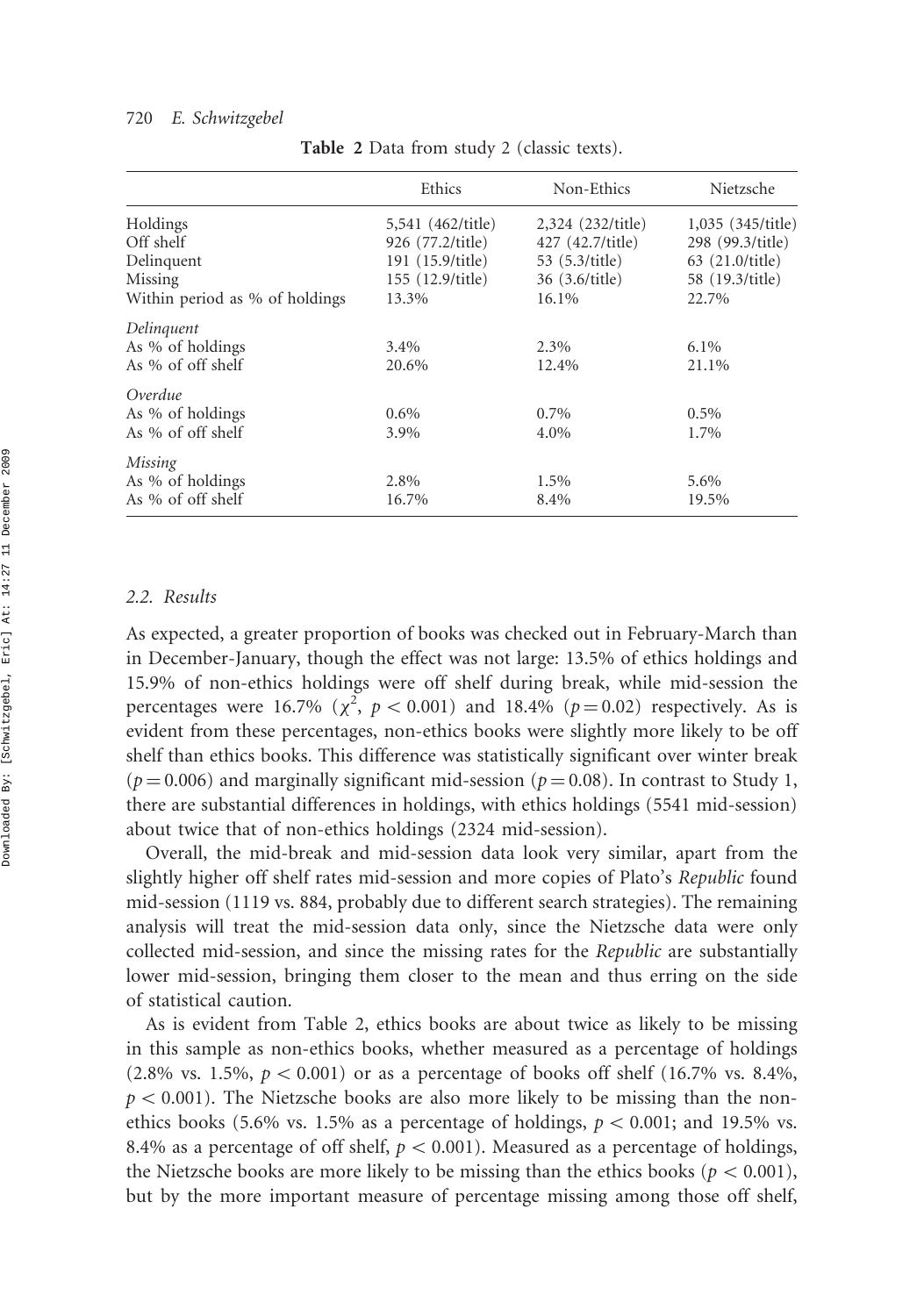| Author, Title                                         | Missing as %<br>of off-shelf | Ethics/Non/<br>Nietzsche |
|-------------------------------------------------------|------------------------------|--------------------------|
| [Brentano, Psychology from an Empirical Standpoint]   | $0.0\%$                      | Non                      |
| [Frege, Translations from the Philosophical Writings] | $0.0\%$                      | Non                      |
| Bacon, New Organon                                    | $3.4\%$                      | Non                      |
| Kant, Critique of Judgment                            | 3.8%                         | Non                      |
| Descartes, Meditations                                | $5.6\%$                      | Non                      |
| Aquinas, Summa Theologica                             | 5.9%                         | Ethics                   |
| James, Principles of Psychology                       | 7.1%                         | Non                      |
| [Berkeley, Principles]                                | $9.5\%$                      | <b>Non</b>               |
| [Kant, Metaphysics of Morals]                         | 10.0%                        | Ethics                   |
| Kant, Critique of Practical Reason                    | 10.3%                        | Ethics                   |
| Kant, Critique of Pure Reason                         | 10.6%                        | Non                      |
| Bentham, Principles of Morals and Legislation         | 11.1%                        | Ethics                   |
| Locke, Essay Concerning Human Understanding           | 12.1%                        | Non                      |
| Aristotle, Nicomachean Ethics                         | 14.8%                        | Ethics                   |
| Hobbes, Leviathan                                     | 15.0%                        | Ethics                   |
| Plato, Republic                                       | 15.8%                        | Ethics                   |
| Nietzsche, Thus Spoke Zarathustra                     | 15.9%                        | Nietzsche                |
| Kant, Groundwork of the Metaphysics of Morals         | 16.2%                        | Ethics                   |
| Nietzsche, Beyond Good and Evil                       | 18.9%                        | Nietzsche                |
| Nietzsche, On the Genealogy of Morals                 | 21.8%                        | Nietzsche                |
| Mill, On Liberty                                      | 23.2%                        | Ethics                   |
| Rousseau, Social Contract                             | 23.5%                        | Ethics                   |
| Locke, Two Treatises of Government / Second Treatise  | 23.8%                        | Ethics                   |
| [Frege: Foundations of Arithmetic]                    | 26.3%                        | <b>Non</b>               |
| Mill, Utilitarianism                                  | 31.3%                        | Ethics                   |

Table 3 Data from study 2 (classic texts, by title).

the difference is not statistically detectable ( $p = 0.28$ ). Though the numbers are small, overdue as a percentage of off shelf and of holdings is fairly similar between the three groups.

All libraries have at least twice as many ethics as non-ethics books missing—but there are also twice as many ethics books off shelf within period. This was corrected by comparing the proportion, by library, (ethics books missing)/(ethics books missing  $+2.0*$  non-ethics books missing) vs. 0.5. The difference is statistically significant (t test,  $M = 0.71$  vs. 0.5,  $p < 0.001$ ). Twelve of the 13 libraries are missing a greater proportion of ethics books than expected.

By title the differences are also striking. Table 3 ranks titles by missing as a percentage of off shelf, with titles with fewer than 25 total off shelf in brackets. With the exception of Frege's Foundations of Arithmetic, each of the 12 most-missing titles is either an ethics or a Nietzsche book. Likewise, of the eight titles least missing, only one is an ethics title. The mean percentage missing is 16.7% for ethics titles (not including Nietzsche) vs. 7.9% for non-ethics titles (odds ratio 2.1 to 1). Even with the tiny sample size (12 ethics titles, 9 non-ethics), this difference in means is statistically significant (t test,  $p = 0.01$ ). The three Nietzsche titles are missing at about the same rate at the ethics titles (mean percentage missing 19.0%).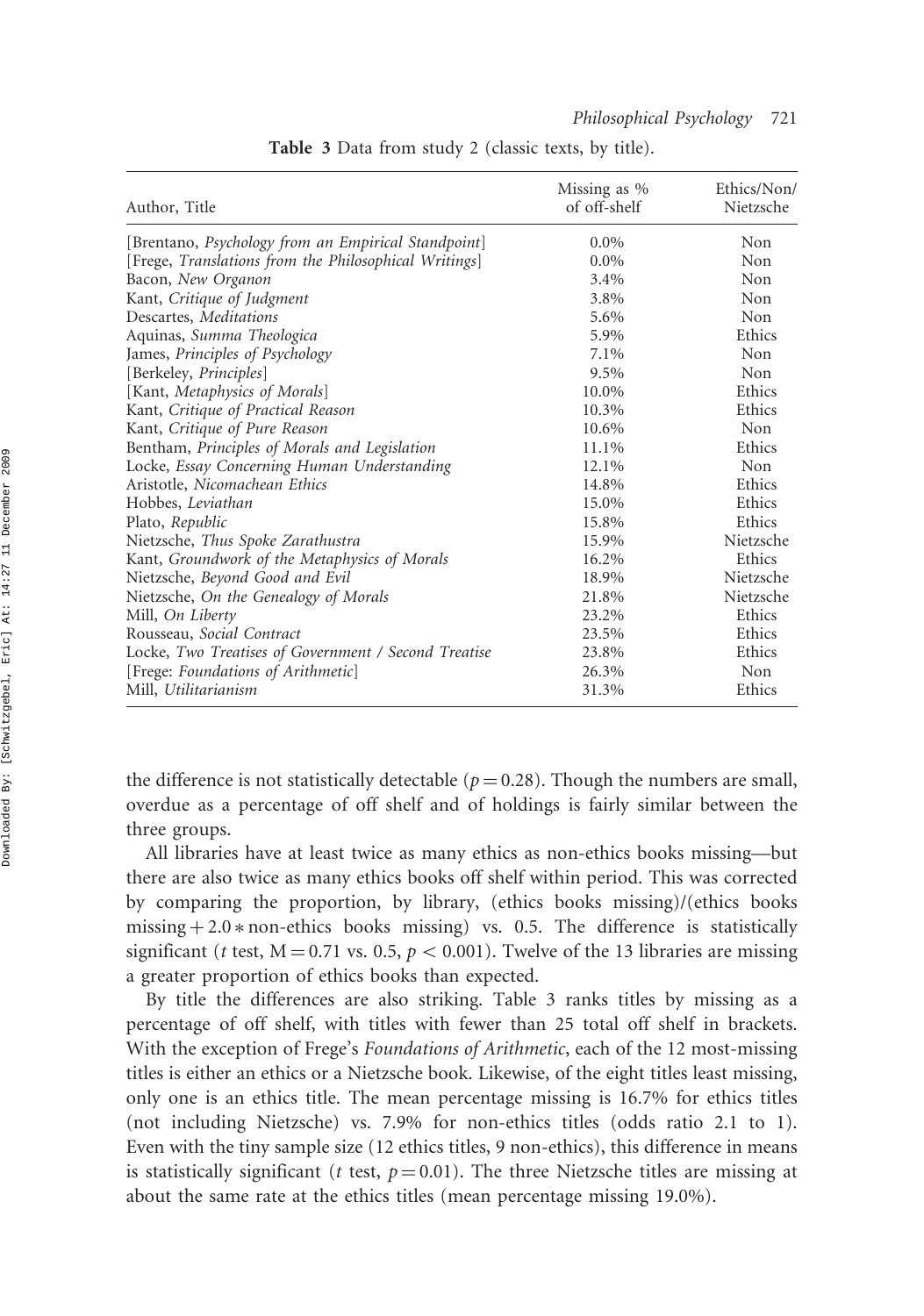The lists can be made more comparable by cutting the outliers: books with fewer than 25 off shelf (see Table 3) and those with more than 100 (Aristotle, Hobbes, and Plato). The eight remaining ethics books have an average of 402 held, 62.5 off shelf, and 11.4 missing. The six remaining non-ethics books have an average of 329 held, 61.5 off shelf, and 4.8 missing. Missing as a percentage of off shelf on this reduced list is 18.2% for ethics and 7.9% for non-ethics, for an odds ratio of 2.3 to 1  $(\chi^2, p < 0.001)$ . The difference in mean, title-by-title, of missing as a percentage of off shelf—18.2% vs. 7.1% (odds ratio 2.5 to 1)—remains significant (t test,  $p = 0.01$ ). The difference in means remains if missing is calculated as a percentage of holdings (mean 2.6% vs. 1.3%, odds ratio 2.0,  $p = 0.02$ ).

#### 2.3. Discussion

The results of Study 2 support the conclusion of Study 1. Looking at this very different selection of books, ethics books are again more likely to be missing. The effect is so large and consistent that it shows up even in low power title-by-title and library-by-library analyses.

Unlike Study 1, the effect may plausibly be driven mainly by undergraduates. However, the small difference between mid-term and between-term checkout rates suggests that few patrons are checking these books out by mid-term and returning them at term's end, which one might expect to be a typical checkout pattern if undergraduates are borrowing the books for use in classes.

#### 3. Concluding Remarks

These data suggest that ethics books are more likely to be missing from academic libraries than other types of philosophy books. This effect appears to hold both for obscure books likely to be checked out mostly by professional philosophers and their advanced students and for widely read classics like Mill's On Liberty and Descartes's Meditations. If these data are representative, a philosophy book not on the shelf is anywhere from 50% to 150% more likely to be missing if it is an ethics books than if it is not.

The effect does not appear to be attributable to law faculty and students, since law books and ethics books in law libraries seem to be missing at about the same rate as other ethics books. Nor does it seem that ethicists are especially more absent-minded than non-ethicists, since ethics books are no more likely to be simply overdue than ethics books. The effects show up whether the data are analyzed by book, by title, or by library. Furthermore, it does not appear that books endorsing conventional morality are less likely to be missing than books challenging conventional morality: Kant and Mill are missing as much as Nietzsche.

With respect to their treatment of library books, then, it does not appear that the people reading philosophical ethics behave any better than those reading other sorts of philosophy; indeed, the opposite seems to be the case. It surely does not follow that ethicists and their students generally behave the same as, or worse than, people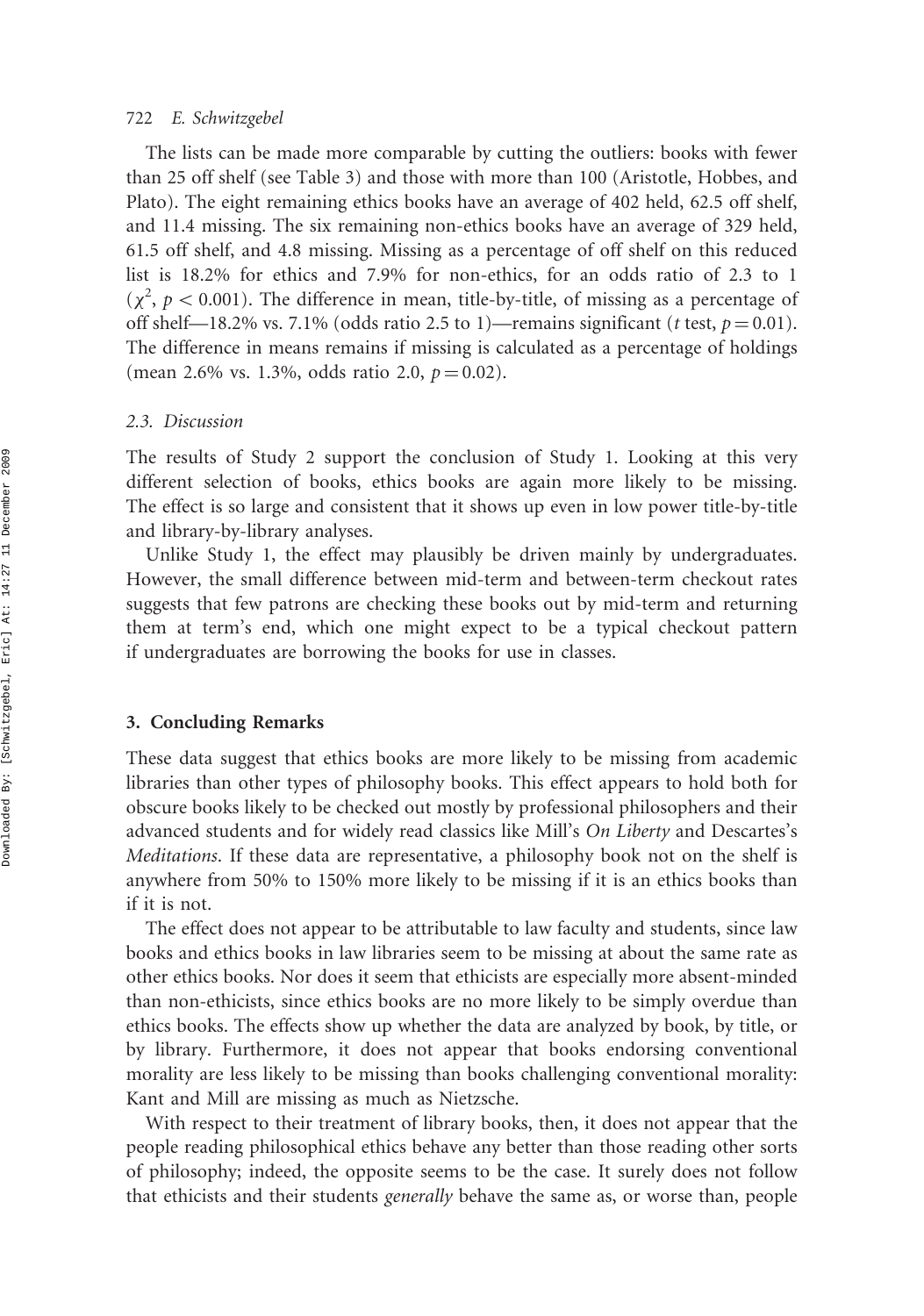interested in other areas of philosophy. To draw this general conclusion would require more studies examining a diverse range of moral behavior. However, in one domain in which ethicists could have displayed superior conscientiousness, honesty, and concern for others' property, they failed to do so.

There are potential confounds this study cannot control. Readers might more dearly love ethics books than other philosophy books. Readers of ethics books might be poorer than readers of other philosophy books and so more tempted to theft; or they might be wealthier and so more willing to risk fines. Ethics books may take longer to read and so be more likely to leave campus; or they may be more pleasant to read and so more exposed to the hazards of the cafe, the beach, and the bedstand. They may have been more popular ten years ago than they are now. They may be more likely reported missing if a patron can't find them on the shelf. A patron's friends and spouses may be more likely to borrow them. Ethicists and their students might be busier than non-ethicists and their students. However, I see no a priori or empirical reason to accept any of these hypotheses. While it is surely the case that ethics books are assigned for different sorts of undergraduate courses than non-ethics books, the relatively obscure and technical books examined in Study 1 must be rarely if ever assigned in courses—and when they are assigned it should only be to advanced students in the subarea. Furthermore, the data run in the opposite direction of the effect that would be predicted on a model according to which philosophical moral reflection improves overall moral behavior, implying that such confounding factors must be large if ethicists are indeed generally more conscientious with their library books than non-ethicists.

Since these data pertain only to a small bit of moral behavior, they do not directly conflict with models of moral cognition that permit explicit moral cognition of the sort characteristic of professional ethicists to positively affect moral behavior under particular conditions or in particular domains. It would be a dark day for moral philosophy if it turned out that philosophical moral cognition is generally harmful. Would we then discourage the study and teaching of moral philosophy, for the good of society? I believe the following model, consistent with the data above, has some a priori appeal: explicit moral cognition is bivalent. Although in certain conditions it promotes moral behavior, in other conditions it undermines morality—for example, when it either supports or becomes rationalization, that is, the deployment of explicit reasoning to justify a pre-determined and normally self-serving conclusion. Rationalization may be especially likely when conventional norms and ordinary behavior are both morally good and contrary to self-interest—as in the case of the return of library books.

# References

Aristotle. (trans. 1962). Nicomachean Ethics (M. Ostwald, Trans.). New York: Macmillan. Baier, C. J., & Wright, B. R. E. (2001). 'If you love me, keep my commandments': A meta-analysis

of the effect of religion on crime. Journal of Research in Crime and Delinquency, 38, 3–21.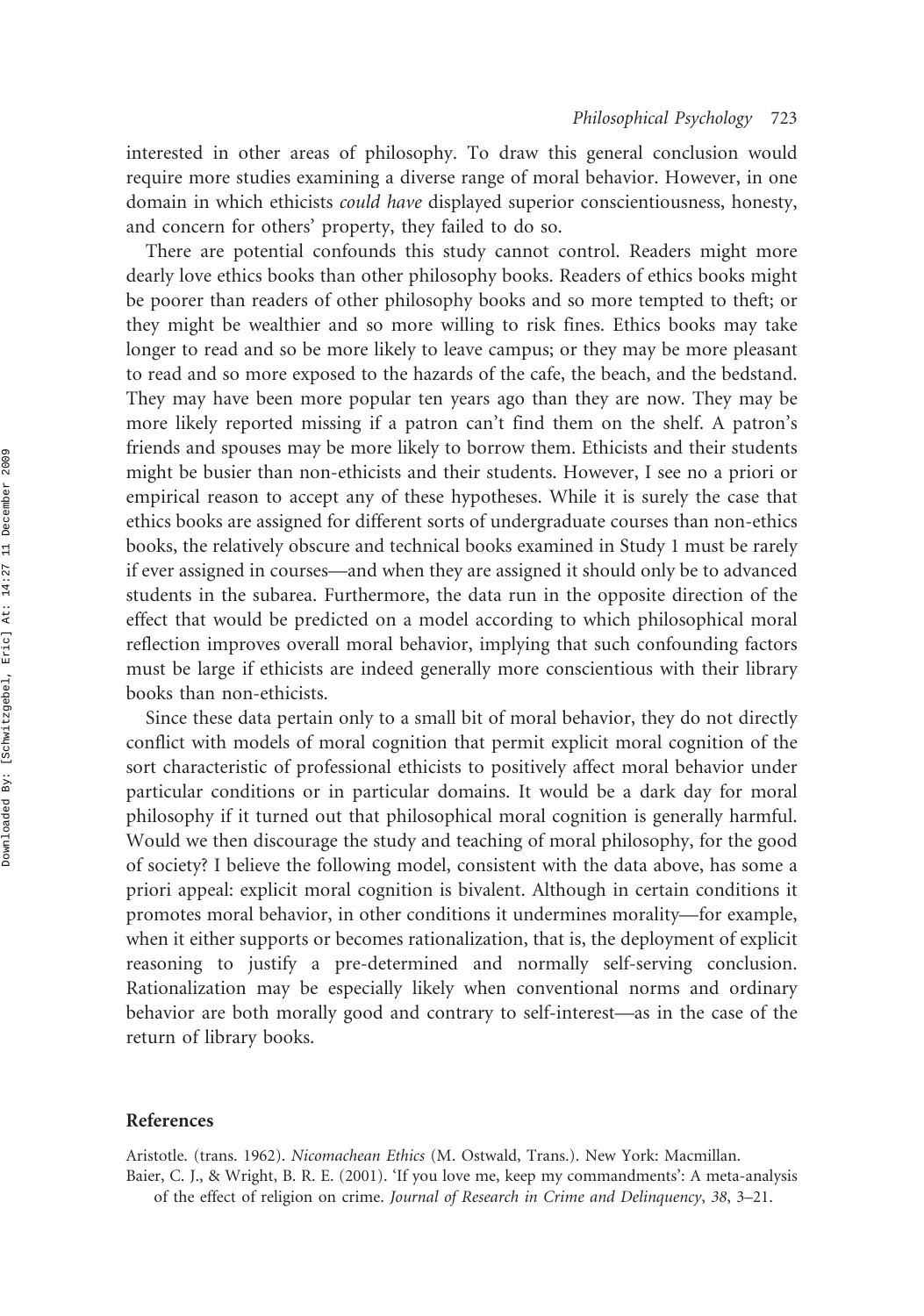- Blasi, A. (1980). Bridging moral cognition and moral action: A critical review of the literature. Psychological Bulletin, 88, 1–45.
- Bodkin, C. D., & Stevenson, T. H. (2007). University students' perceptions regarding ethical marketing practices: Affecting change through instructional techniques. Journal of Business Ethics, 72, 207–228.
- Borkowski, S. C., & Ugras, Y. J. (1992). The ethical attitudes of students as a function of age, sex, and experience. Journal of Business Ethics, 11, 961–979.
- Boyd, D. P. (1981). Improving ethical awareness through the business and society course. Business & Society, 20, 27–31.
- Colby, A., & Damon, W. (1992). Some do care. New York: Free Press.
- Conroy, S. J., & Emerson, T. L. N. (2004). Business ethics and religion: Religiosity as a predictor of ethical awareness among students. Journal of Business Ethics, 50, 383–396.
- Doris, J. M. (2002). Lack of character. Cambridge: Cambridge University Press.
- Duizend, J., & McCann, G. C. (1998). Do collegiate business students show a propensity to engage in illegal business practices? Journal of Business Ethics, 17, 229–238.
- Emler, N., Tarry, H., & St. James, A. (2007). Post-conventional moral reasoning and reputation. Journal of Research in Personality, 41, 76–89.
- Eshuys, D., & Smallbone, S. (2006). Religious affiliations among adult sexual offenders. Sexual Abuse, 18, 279–288.
- Frank, R. H., Gilovich, T. D., & Regan, D. T. (1993). Does studying economics inhibit cooperation? Journal of Economic Perspectives, 5, 171–177.
- Frank, R. H., Gilovich, T. D., & Regan, D. T. (1996). Do economists make bad citizens? Journal of Economic Perspectives, 10, 187–192.
- Frey, B. S., & Meier, S. (2005). Selfish and indoctrinated economists?. European Journal of Law and Economics, 19, 165–171.
- Glenn, J. R. (1992). Can a business and society course affect the ethical judgment of future managers?. Journal of Business Ethics, 11, 217–223.
- Greene, J., & Haidt, J. (2002). How (and where) does moral judgment work? Trends in Cognitive Sciences, 6, 517–523.
- Haidt, J. (2001). The emotional dog and its rational tail: A social intuitionist approach to moral judgment. Psychological Review, 108, 814–834.
- Heaton, P. (2006). Does religion really reduce crime? Journal of Law and Economics, 49, 147–172.
- Hiltebeitel, K. M., & Jones, S. K. (1992). An assessment of ethics instruction in accounting education. Journal of Business Ethics, 11, 37–46.
- Hirschi, T., & Stark, R. (1969). Hellfire and delinquency. Social Problems, 17, 202–213.
- Kant, I. (1998). Groundwork of the metaphysics of morals (M. Gregor, Trans.). Cambridge: Cambridge University Press. (Original work published 1785).
- Kohlberg, L. (1984). The psychology of moral development. Cambridge, MA: Harper & Row.
- Krebs, D. L., & Denton, K. (2005). Toward a more pragmatic approach to morality: A critical evaluation of Kohlberg's model. Psychological Review, 112, 629–649.
- Laband, D. N., & Beil, R. O. (1999). Are economists more selfish than other 'social' scientists? Public Choice, 100, 85–101.
- Loe, T. W., & Weeks, W. A. (2000). An experimental investigation of efforts to improve sales students' moral reasoning. Journal of Personal Selling and Sales Management, 20, 243–251.
- Luthar, H. K., & Karri, R. (2005). Exposure to ethics education and the perception of linkage between organizational ethical behavior and business outcomes. Journal of Business Ethics, 61, 353–368.
- Martin, T. R. (2007). Do courses in ethics improve the ethical judgment of students? Business  $\mathfrak{G}$ Society, 20, 17–26.
- Mill, J. S. (2003). On liberty. In M. Warnock (Ed.), Utilitarianism and On liberty (2nd ed., pp. 88–180). Malden, MA: Blackwell (Original work published 1859).